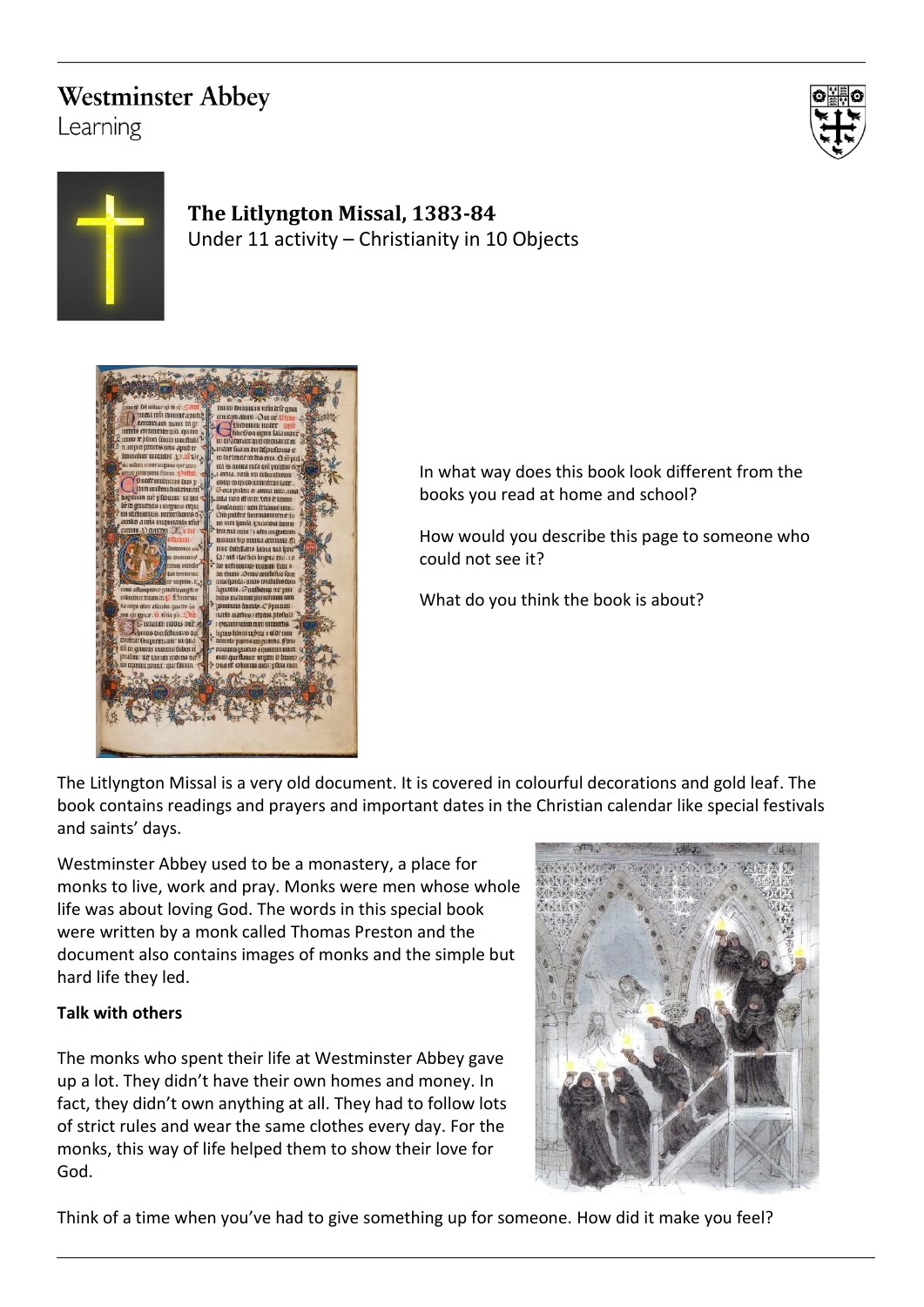#### **Activity: Create a soundscape**

Westminster Abbey is often filled with beautiful music. Nowadays we have a choir who sing in daily services. The choir often sings with the organ playing. Music has been an important part of life at Westminster Abbey since its beginning. Hundreds of years ago when the Abbey was a monastery, the monks who worshipped here would chant and sing together.

What other sounds do you think you could hear in Westminster Abbey when it was a monastery?



Create a soundscape of a day in the life of a monk.

There's some information about a monk's day below which might help you. Think about how you could create the different sounds using everyday objects.

Monks had to work very hard and had a strict routine, marked by the ringing of bells. They prayed in at least seven services a day, starting with the Matins service at midnight. Lauds was at daybreak and Prime at around 6am. The Terce, Sext and None services were before dinner and Vespers was at 6pm and Compline before going to bed. During their day the monks would read and study and play games in the Abbey's cloisters, work in the gardens and take care of the sick in the Abbey's infirmary. Meal times were usually spent in silence.

#### **Extension**

The Litlyngton Missal was written in Latin. In order to write numbers in Latin, people used Roman Numerals. Have a go at writing numbers as people did hundreds of years ago.

1 = I 5=V X=10 L=50 C=100 D=500 M=1000

#### **Translate the numbers in these sentences into Roman numerals.**

- During a coronation, a monarch wears (2) crowns.
- Westminster Abbey is over (1000) years old.
- Monks prayed at least (7) times a day.
- The monks would study and play games like (9) holes in the Abbey's cloisters.
- Queen Elizabeth II had her coronation when she was (27) years old.